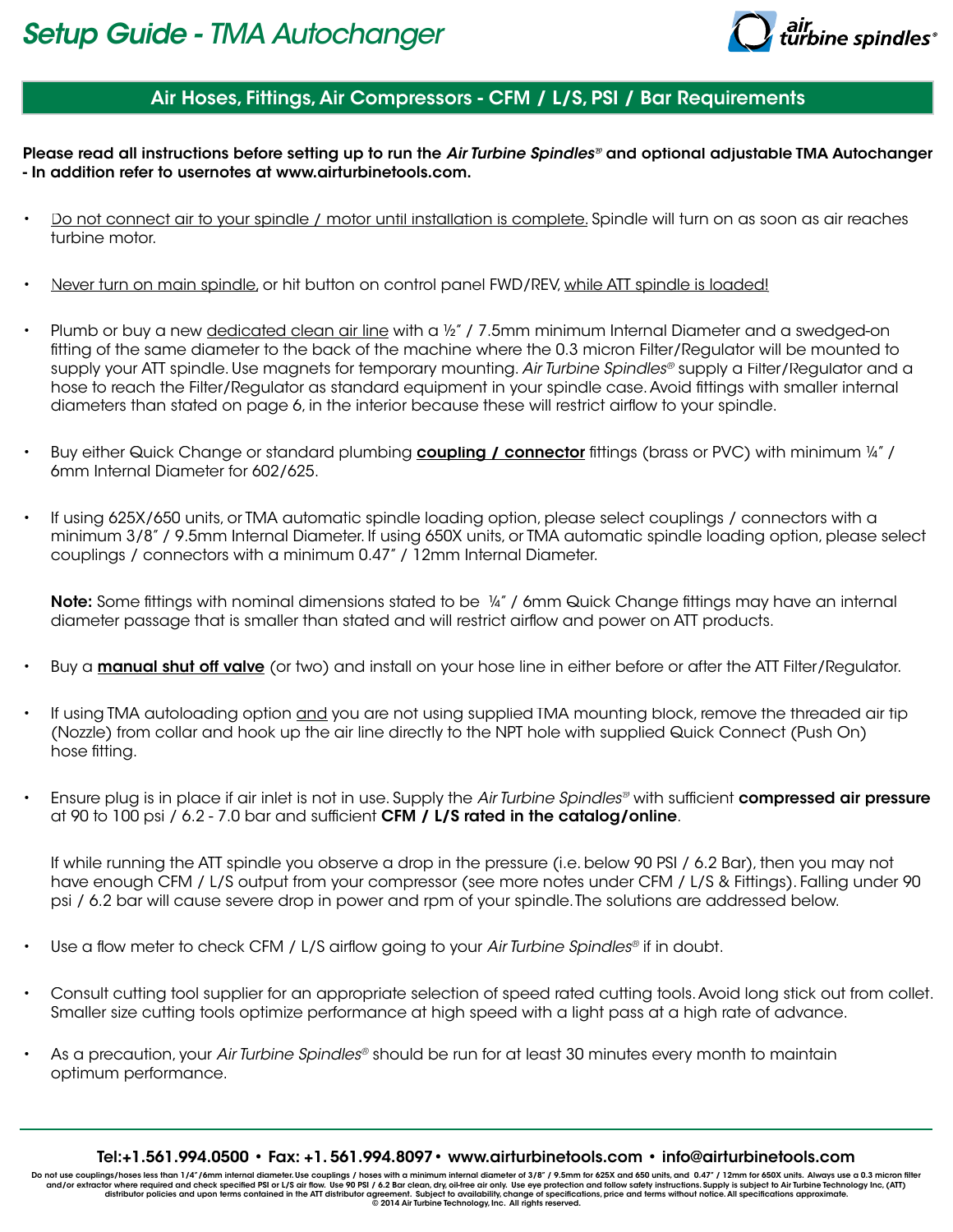# *Setup Guide - TMA Autochanger*



## Set Up and Operation of Air Turbine Spindles™ with TMA Autochanger Option

- Install compressed Air Filter / Extractor/ Regulator (AFER) with at least 0.3 micron extraction A Filter / Extractor is provided with each Spindle. Please set regulator at correct 90 PSI / 6.2 Bar.
- Install in-bound shop air to AFER with shut off valve (see example photos below).



Photos of customer supplied "shut-off" valves. Ensure internal diameter meets specifications (see page 1).

- Shut off all air flow or remove hose from regulator at this time so that no compressed air reaches your Spindle. WARNING: ATT spindle will turn on as it loads into spindle with air on!
- Never assume the TMA Nozzle will clear all portions for CNC Tool changer guarding or machine columns. Consult CNC machine manufacturer drawings and / or verify all clearances via mock up tool. Dimensions of each *Air Turbine Spindle®* and TMA may be found in your catalog or online at www.airturbinetools.com.



Install ATT supplied Spindle Mount Block (several CNC machine builder models available in addition to Universal Block). Install action requires SHCS 10-32 x 0.75" on Haas CNC machines.

Note in example photo left the CNC spindle drive dogs (40T) are inline directly with ATT Nozzle inlet on block (typical Carousel ATC). See Spindle Orientation section next. Sidemount type ATC's normally have dogs at some angle vs. inline.



Prepare CNC spindle by performing M19 or Spindle Orientation (as the control would normally do on its own just before a Tool Change).

In most cases there are drive dogs (if 40/50 taper) and similar clocking drive notches if HSK toolchangers are used. Always ensure CNC door is shut before inducing air to spindle

#### Tel:+1.561.994.0500 • Fax: +1. 561.994.8097• www.airturbinetools.com • info@airturbinetools.com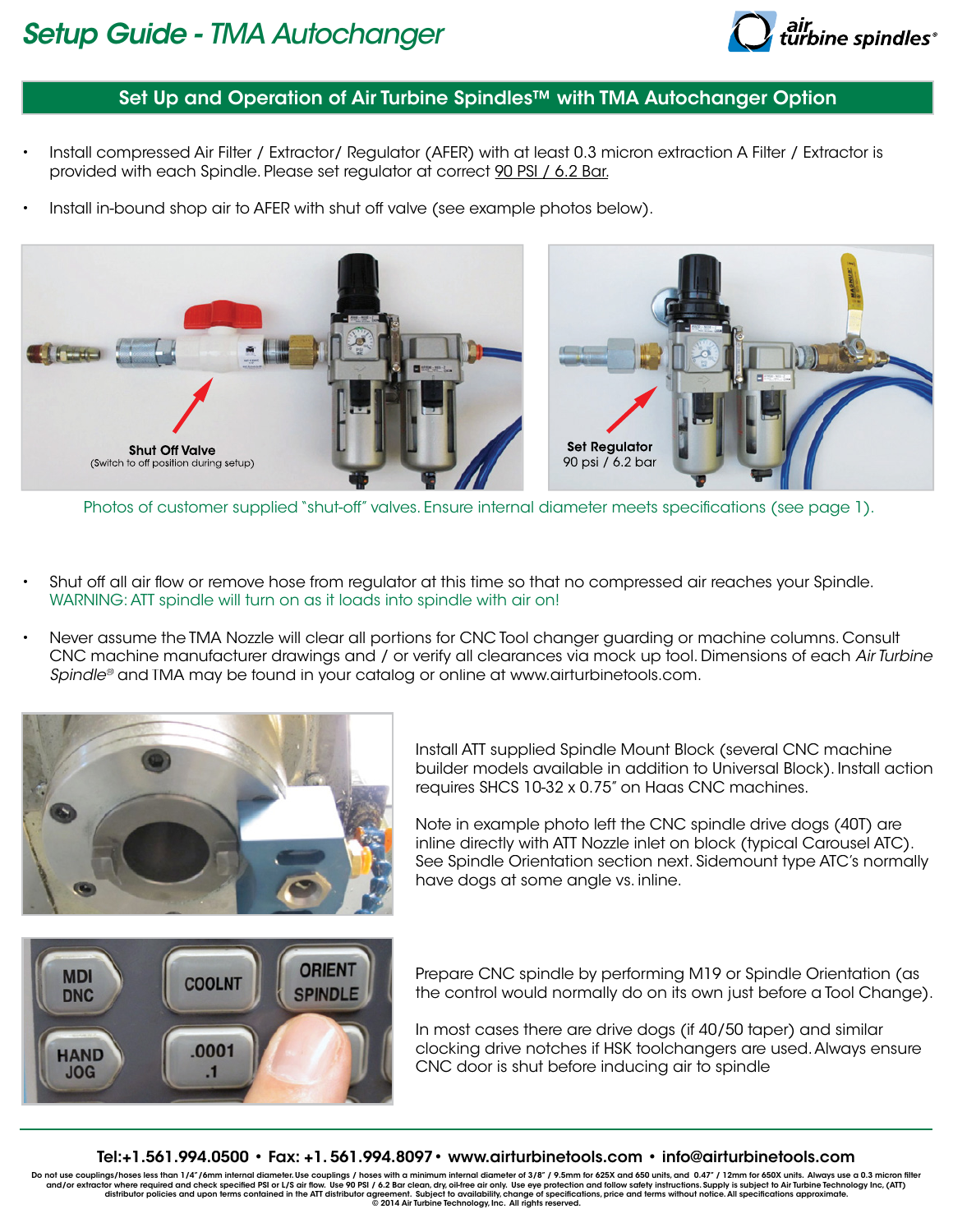# *Setup Guide - TMA Autochanger*





#### Alignment of drive dogs with TMA Mounting Block

Observe the position of drive dogs in machine's main spindle (while at spindle orient) and rotate *Air Turbine Spindles®* collar /nozzle arm to align with Spindle Mount Block. In this example, drive dogs are aligned directly with Nozzle inlet on block, so this makes it easy to set (see photo).

Screw TMA Nozzle into threaded collar tapped hole. Adjust the correct length to connect with the mounting block on your CNC machine (you may need to loosen lock nut). An extension block may be required if the distance is greater than the nozzle length.

Note: Once the *Air Turbine Spindle®* is loaded into main spindle, you may need to raise this Nozzle more to engage the ball valve seal, which starts air flow. The air flow will turn on *Air Turbine Spindles®*. spindle in a few seconds.



Load *Air Turbine Spindles®* carefully into CNC spindle with left hand while holding Tool Release button on CNC machine. Some trial and error may be needed, but do not let main spindle drawbar (tool release button) start unless Connector Nozzle goes up into block Inlet hole (approximately ¼" / 6mm up into inlet hole).

If Nozzle Arm is misaligned from inlet, remove from CNC spindle taper area and adjust clocking of TMA Nozzle to properly align with inlet hole and re-try loading procedure.

Once successfully loaded into CNC machine spindle, turn on air hose shut-off valve or install air hose to filter / regulator. If spindle turns on and sounds good, then Connector Nozzle can be presumed to be set at correct height.

If ATT spindle does not turn on, then begin procedure to raise height of nozzle using proper open end wrenches. Turn hex on nozzle counter-clockwise to raise up the Nozzle. Use caution with Hands

and any clothing that may be next to cutting tool in ATT collet nose because the spindle will turn on and begin rotating at rated rpm when air is supplied. Once *Air Turbine Spindles®* spindle turns on, raise the Nozzle another small amount and then lock the hex lock-nut to secure the Nozzle in place.

If the Nozzle is too high, you will see the blue spindle collar tilt or cock. This may loosen the bottom lock in the spindle collar or allow excessive air to become released from the collar O-rings which seal the TMA collar to the main flange portion of the TMA collar system. If too high, reverse procedure to lower the Nozzle re-tighten the lock-nut so the connector is an accurate fit.

If spindle collar does not rotate, loosen the collar by adjusting hex nuts in spindle collar so that the rotation is free at a light pressure but not loose.

Air Turbine Technology, Inc's TMA collar and nozzle are patent pending developments.

Tel:+1.561.994.0500 • Fax: +1. 561.994.8097• www.airturbinetools.com • info@airturbinetools.com